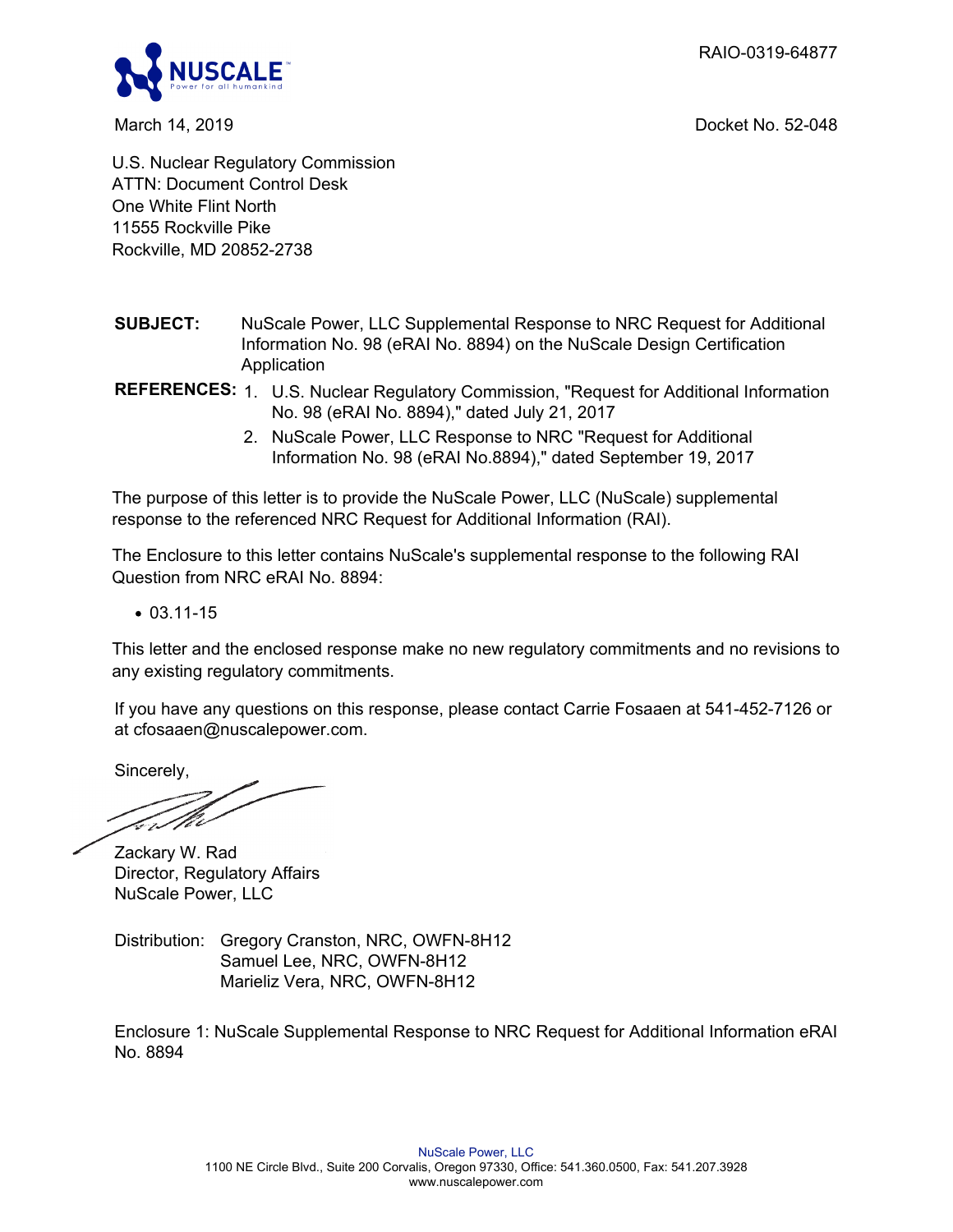RAIO-0319-64877



## **Enclosure 1:**

NuScale Supplemental Response to NRC Request for Additional Information eRAI No. 8894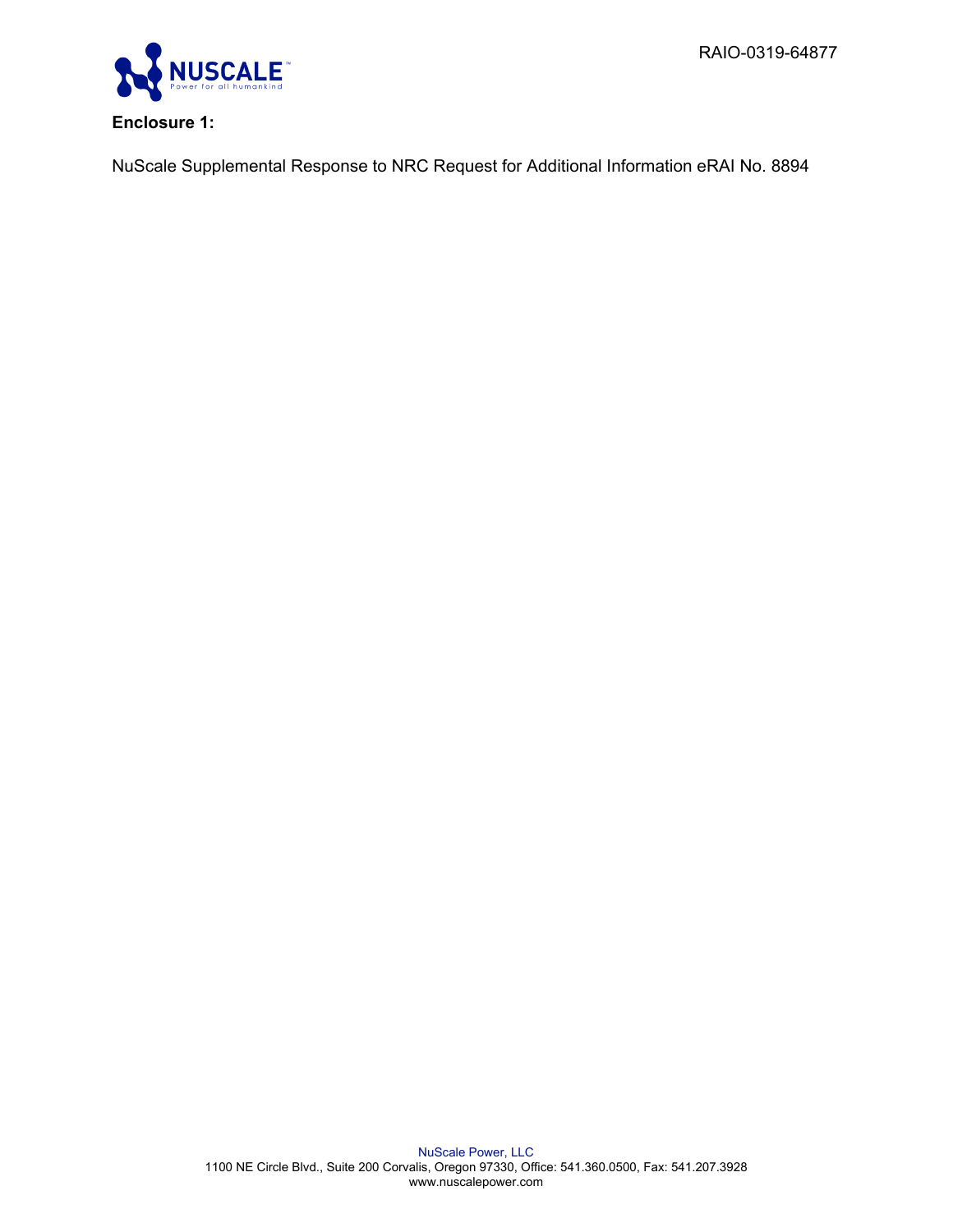

# **Response to Request for Additional Information Docket No. 52-048**

**eRAI No.:** 8894 **Date of RAI Issue:** 07/21/2017

**NRC Question No.:** 03.11-15

In FSAR Part 2, Tier 1, Section 2.8, "Equipment Qualification," and Section 3.14, "Environmental Qualification – Common Equipment," provide ITAACs for qualification of Class 1E electrical equipment located in harsh environment. FSAR Part 2, Tier 1, Section 2.8.1 and 3.14.1 state that the electrical equipment identified in 10 CFR 50.49 are subject to equipment qualification.

10 CFR 52.47(a)(13) requires that the applicant of a standard design certifications to provide the list of electric equipment important to safety that is required by 10 CFR 50.49(d). The applicant or licensee shall prepare a list of electric equipment important to safety covered by 10 CFR 50.49. Equipment important to safety includes, safety-related equipment, nonsafety-related electric equipment whose failure under postulated environmental conditions could prevent satisfactory accomplishment of safety functions, and certain post-accident monitoring equipment. In FSAR Tier 1, ITAAC No. 2 of Table 3.14-2 and ITAAC No. 2 of Table 2.8-2 are described below

| ∥No. | Design Commitment        | Inspection, Test, Analyses                                   | Acceptance Criteria             |
|------|--------------------------|--------------------------------------------------------------|---------------------------------|
| ∥2.  | The Class 1E electrical  | li. A type test or a                                         | . An EQ record form exists and  |
|      | equipment located in a   | combination of type test and concludes that the Class 1E     |                                 |
|      | harsh environment,       | analysis will be performed of electrical equipment listed in |                                 |
|      | including its connection | the Class 1E electrical                                      | Table 2.8-1, including its      |
|      | assemblies, withstands   | equipment, including its                                     | connection assemblies, performs |
|      | the design basis harsh   | connection assemblies.                                       | lits function under the         |
|      | environmental conditions |                                                              | environmental conditions        |
|      | experienced during       | lii. An inspection will be                                   | specified in the EQ record form |
|      | normal operations, AOOs, | performed of the Class 1E                                    | for the period of time required |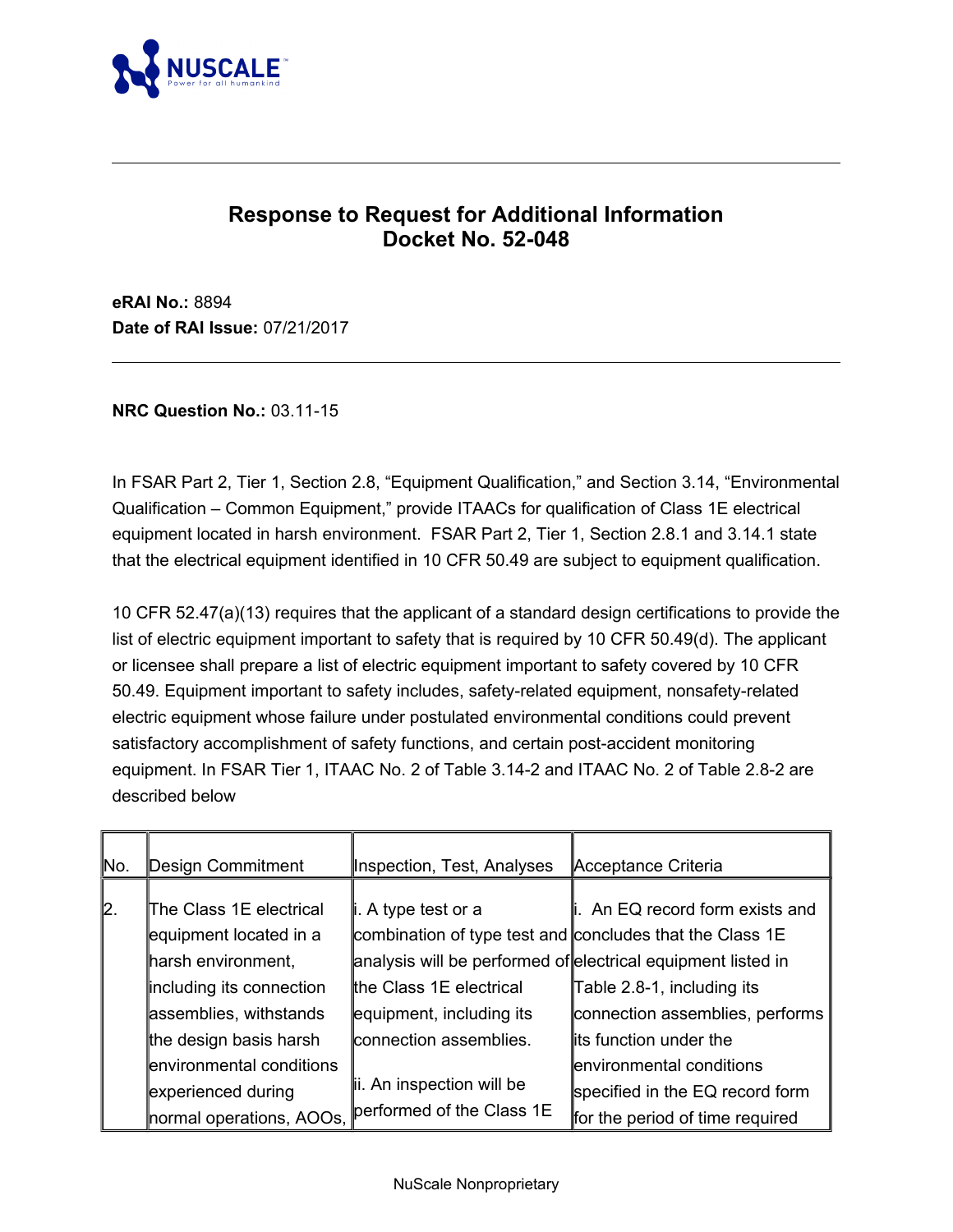

| conditions and performs<br>lits function for the period<br>of time required to<br>complete the function. | DBAs, and post- accident as-built electrical equipment, to complete the function.<br>including its connection<br>assemblies. | lii. The Class 1E electrical<br>equipment listed in Table 2.8-1,<br>including its connection<br>assemblies, is installed in its<br>design location in a configuration |
|----------------------------------------------------------------------------------------------------------|------------------------------------------------------------------------------------------------------------------------------|-----------------------------------------------------------------------------------------------------------------------------------------------------------------------|
|                                                                                                          |                                                                                                                              | bounded by the EQ record form.                                                                                                                                        |

Question:

The staff finds that this ITAAC # 2 only covers safety related equipment (Class 1E) and does not include nonsafety-related electric equipment that could prevent satisfactory accomplishment of safety functions and post-accident monitoring equipment. Based on the information contained in the ITAAC, the staff requests the applicant to provide how the environmental qualification of any equipment important to safetysuch as nonsafety-related electric equipment and postaccident monitoring equipment, is addressed in ITAACs mentioned above.

#### **NuScale Response:**

## NRC Question a:

The staff reviewed NuScale DCA Rev. 2 and determined that in response to RAI 9134, Question 14.03.03-7, the applicant deleted the sentence "The electrical equipment identified in 10 CFR 50.49 as electric equipment are subject to EQ." from DCA Part 2 Tier 1, Section 2.8.1 and Section 3.14.1 to clarify that these sections are associated with equipment qualification and not solely environmental qualification. By removing the reference to 10 CFR 50.49, how does the applicant verify mechanical and electrical equipment that are subject to 10 CFR 50.49 are environmentally qualified and that the ITAAC meets the requirement of 10 CFR 52.47(a) (13)?

## NuScale Response to Question a:

10 CFR 50.49 requires a program to be established for qualifying the electric equipment identified using the criteria of 50.49 paragraph (b). A list of electrical equipment identified per 50.49(b) criteria will be included in the Environmental Qualification Program. This list, not ITAAC, satisfies compliance with 10 CFR 52.47(a)(13). Tier 2 Section 3.11 describes the methodology for Environmental Qualification (EQ) of equipment and identifies the equipment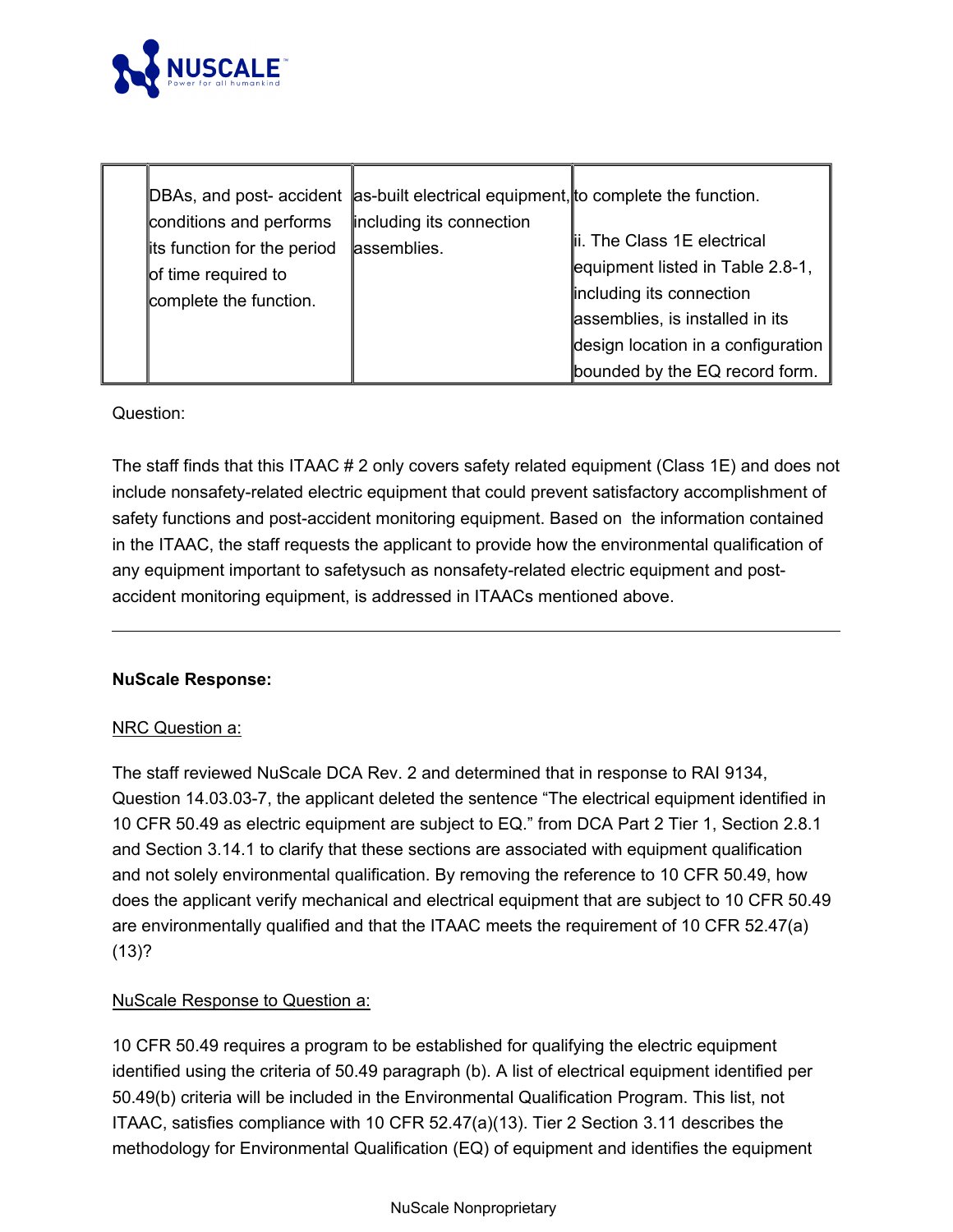

that is within the scope of 10 CFR 50.49 in Table 3.11-1. Additionally, the Environmental Qualification Program is addressed via the following COL Items:

- · COL Item 3.11-1: A COL applicant that references the NuScale Power Plant design certification will submit a full description of the environmental qualification program and milestones and completion dates for program implementation.
- · COL Item 3.11-2: A COL applicant that references the NuScale Power Plant design certification will develop the equipment qualification database and ensure equipment qualification record files are created for the structures, systems, and components that require environmental qualification.

## NRC Question b:

The staff reviewed DCA Part 2 Tier 2, Table 3.11-1, "List of Environmentally Qualified Electrical/I&C and Mechanical Equipment Located in Harsh Environments," to verify if the list includes safety-related equipment, non-safety related electrical or post-accident monitoring instruments. The staff reviewed the list and identified safety-related equipment and postaccident monitoring instruments are contained in the table.

DCA Tier 1, ITAAC No. 2 of Table 2.8-2, only verifies safety-related equipment are qualified and does not include post-accident monitoring equipment. Please provide clarity on how equipment subject to the requirements of 10 CFR 50.49 in Tier 2, Table 3.11-1 will be verified to meet the requirements of 10 CFR 52.47(b)(1) and 10 CFR 52.47(a)(13).

#### NuScale Response to Question b:

As discussed in the NuScale Question a response, a list of electrical equipment identified per 50.49(b) criteria will be included in the Environmental Qualification Program. This list, not ITAAC, satifies compliance with 10 CFR 52.47(a)(13). However, of the more than 100 line items in Tier 2 Table 3.11-1 associated with post-accident monitoring (PAM), all but 15 are found in Tier 1 Tables 2.8-1 and 3.14-1, and are subject to environmental qualification ITAAC 02.08.02 (module-specific equipment) or 03.14.02 (shared equipment) as follows:

· The Design Commitment for ITAAC 02.08.02 states:

The module-specific electrical equipment located in a harsh environment, including associated connection assemblies, withstand the design basis harsh environmental conditions experienced during normal operations, AOOs, DBAs, and post-accident conditions and performs its function for the period of time required to complete the function. The scope of equipment for this design commitment is module-specific, Class 1E equipment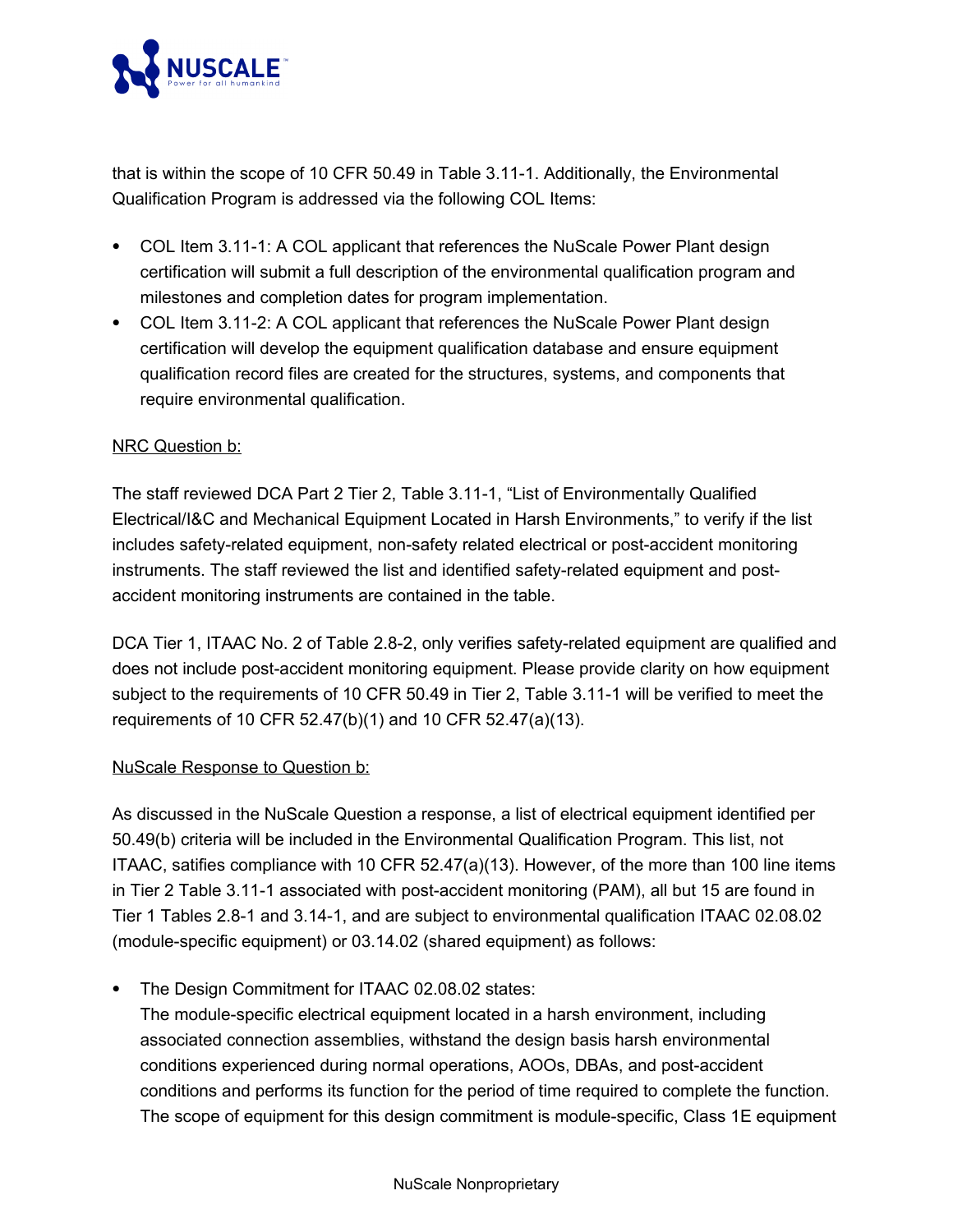

located within a harsh environment, and module-specific, nonsafety-related equipment with an augmented equipment qualification design requirement located within the boundaries of the NuScale Power Module.

· The Design Commitment for ITAAC 03.14.02 states: The common electrical equipment located in a harsh environment, including its connection assemblies, withstands the design basis harsh environmental conditions experienced during normal operations, anticipated operational occurrences, DBA, and post-accident conditions and performs its function for the period of time required to complete the function. The scope of equipment for this design commitment is nonsafety-related equipment that provides monitoring of the UHS water level and the non-safety -related electrical equipment on the fuel handling machine and reactor building crane used to physically support irradiated fuel.

These components were selected to be verified by ITAAC, not because they are associated with PAM, but rather because they met one or more of the selection criteria identified in Tier 1 Sections 2.8.1 and 3.14. Because 10 CFR 52.47(b)(1) requires a DC application contain a set of ITAAC that are "sufficient to provide reasonable assurance," the verification of environmental qualification through ITAAC does not include all equipment in the Environmental Qualification program, but rather a subset of that equipment which meet the selection criteria. The criteria for selecting equipment for which ITAAC is used to verify the *equipment* qualification Design Commitments consists of the following:

## Module-Specific Equipment

- · Safety-related electrical, mechanical, and digital I&C equipment
- · Nonsafety-related mechanical and electrical equipment located within the boundaries of the NuScale Power Module that has an augmented Seismic Category I or environmental qualification design requirement
- · Nonsafety-related mechanical and electrical equipment that performs a credited function in Chapter 15 analyses (secondary main steam isolation valves (MSIV), feedwater regulating valves (FWRV) and secondary feedwater check valves)

## Shared Equipment

- · RPV support stand (the only common, safety-related equipment)
- · Nonsafety-related equipment that has augmented Seismic Category I or environmental qualification requirements, and provides one of the following nonsafety-related functions:
	- o Provides physical support of irradiated fuel (fuel handling machine, spent fuel storage racks, reactor building crane, and module lifting adapter)
	- o Provides a path for makeup water to the UHS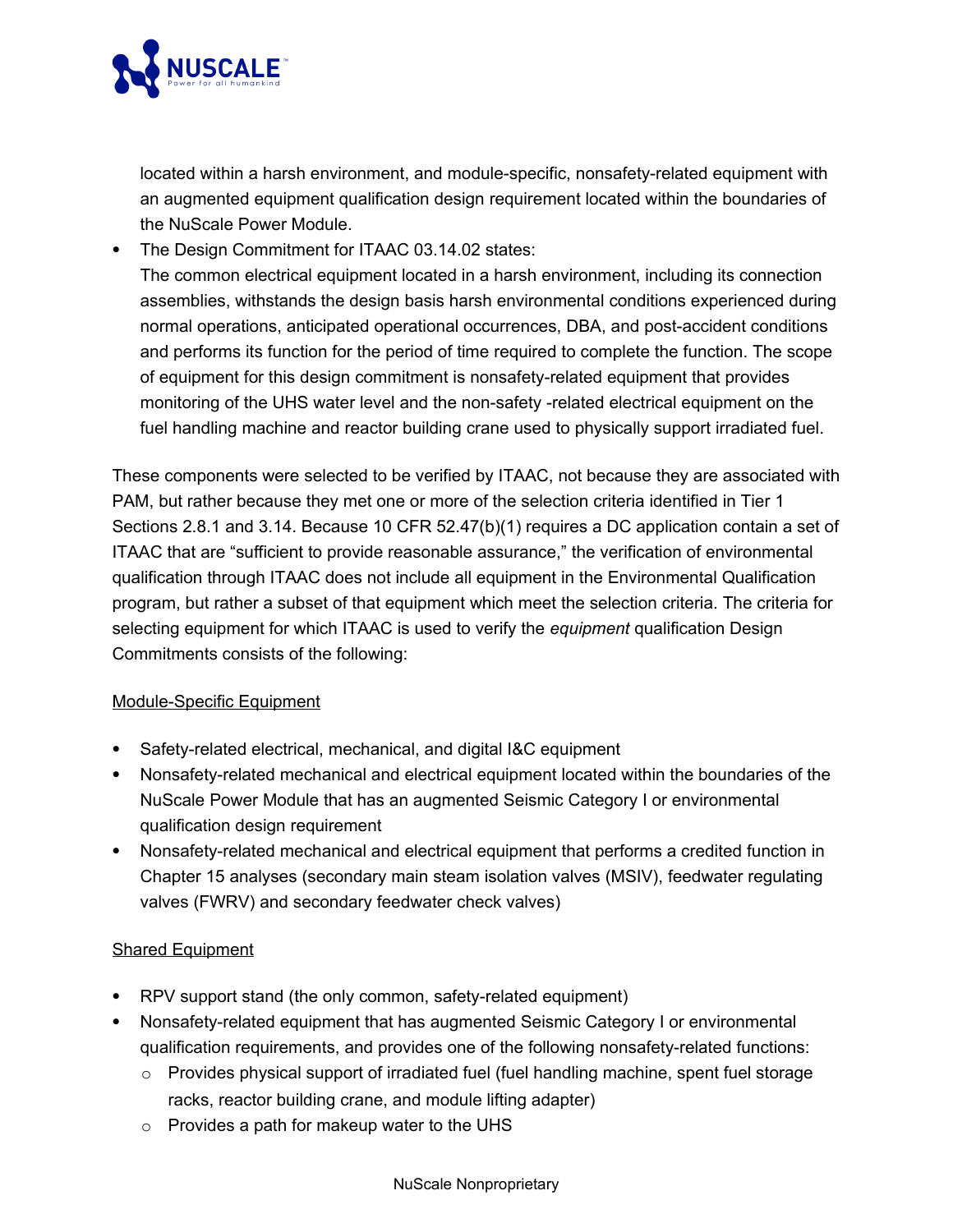

- o Provides containment of the UHS water
- o Monitors UHS water level

It is important to note that for both module-specific and shared equipment, categorization of equipment as PAM Type-A was also included in the selection criteria. However, because the NuScale design does not contain any PAM Type-A variables, this criterion was not listed to avoid confusion.

These selection criteria were developed using the methodology described in Tier 2 Section 14.3. The following list provides summary statements of important concepts of that methodology used during the development of the selection criteria:

- · Not all design features are included in the design descriptions. Only the top-level design features are contained in the appropriate design description and verified by ITAAC.
- The selection of the top-level design features for Tier 1 is based on the safety significance of SSC, their importance in various safety analyses, and their functions for defense-in-depth considerations.
	- $\circ$  Tier 1 contains the top-level design features that were developed based upon results of the following plant safety analyses:
		- transient and accident analyses
		- internal and external hazards analyses
		- radiological analyses
		- **•** risk-significant design features as determined by the results of a PRA
		- design features necessary or important to severe accident mitigation
		- fire protection
	- o The top-level design features contained in Tier 1 design descriptions are:
		- reactor coolant pressure boundary
		- containment pressure boundary
		- Seismic Category I Reactor Building (RXB) and Control Building (CRB)
		- Radwaste Category RW-IIa Radioactive Waste Building (RWB)
		- control room envelope (CRE)
		- safety-related equipment qualification
		- safety-related component performance
		- SSC providing protection of safety-related components
		- safety-related protection system (reactor trip and engineered safety features actuation systems (ESFAS)
		- § components providing radiation protection for personnel and safety-related equipment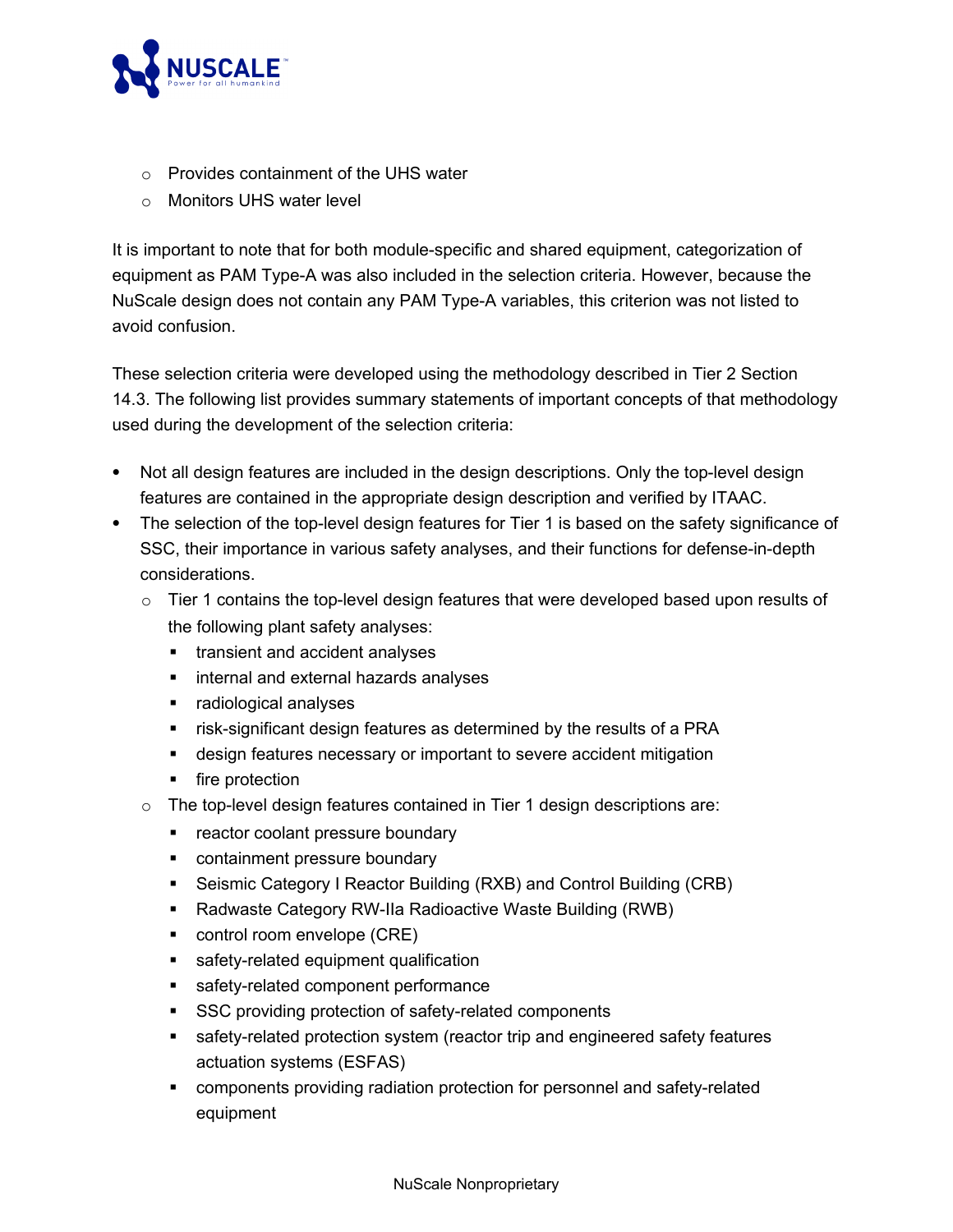

- new and spent fuel storage
- security system physical components
- · The ITAAC are an important part of the NRC construction verification program, but do not verify every design and construction feature included in the certified design. The ITAAC are not meant to be a one-for-one check of detailed design and construction features that are verified by the normal construction quality programs.

Because there are no operator actions required to maintain the plant in safe shutdown for Chapter 15 or Chapter 20 analyses, the nonsafety-related function of providing information for post-accident monitoring is not a top-level design feature, and was not used as criterion for selecting equipment subject to equipment qualification ITAAC. However, as noted earlier, the majority of the equipment identified in Tier 2 Table 3.11-1 is subject to environmental qualification verification through ITAAC. When considering all of the table entries, and not just those associated with PAM, more than 75 percent are included in Tier 1 Tables 2.8-1 and 3.14- 1.

## NRC Question c:

In response to RAI 8894, Question 03.11-15, the applicant states NuScale's design does not require the use of non-safety related electric equipment to accomplish any safety functions. However, in DCA Tier 1, ITAAC No. 2 of Table 2.8-2, the applicant refers to nonsafety-related equipment with an augmented equipment qualification design requirement in the design commitment.

Please clarify whether NuScale has nonsafety-related electric equipment affecting safety functions that is required to be qualified per 10 CFR 50.49. If so, please identify which equipment are nonsafety-related and how this equipment will be verified to meet the requirements of 10 CFR 52.47(b)(1) and 10 CFR 52.47(a)(13). Additionally, please clarify what is "augmented equipment qualification design requirement," as stated in the ITAAC.

## NuScale Response to Question c:

The NuScale design does not include nonsafety-related electric equipment affecting safety functions that is required to be qualified per 10 CFR 50.49.

Augmented equipment qualification design requirements are those requirements specified for those SSCs that are by definition nonsafety-related as defined in 10 CFR 50.2. The selection of augmented requirements is based on a consideration of the important functionality to be